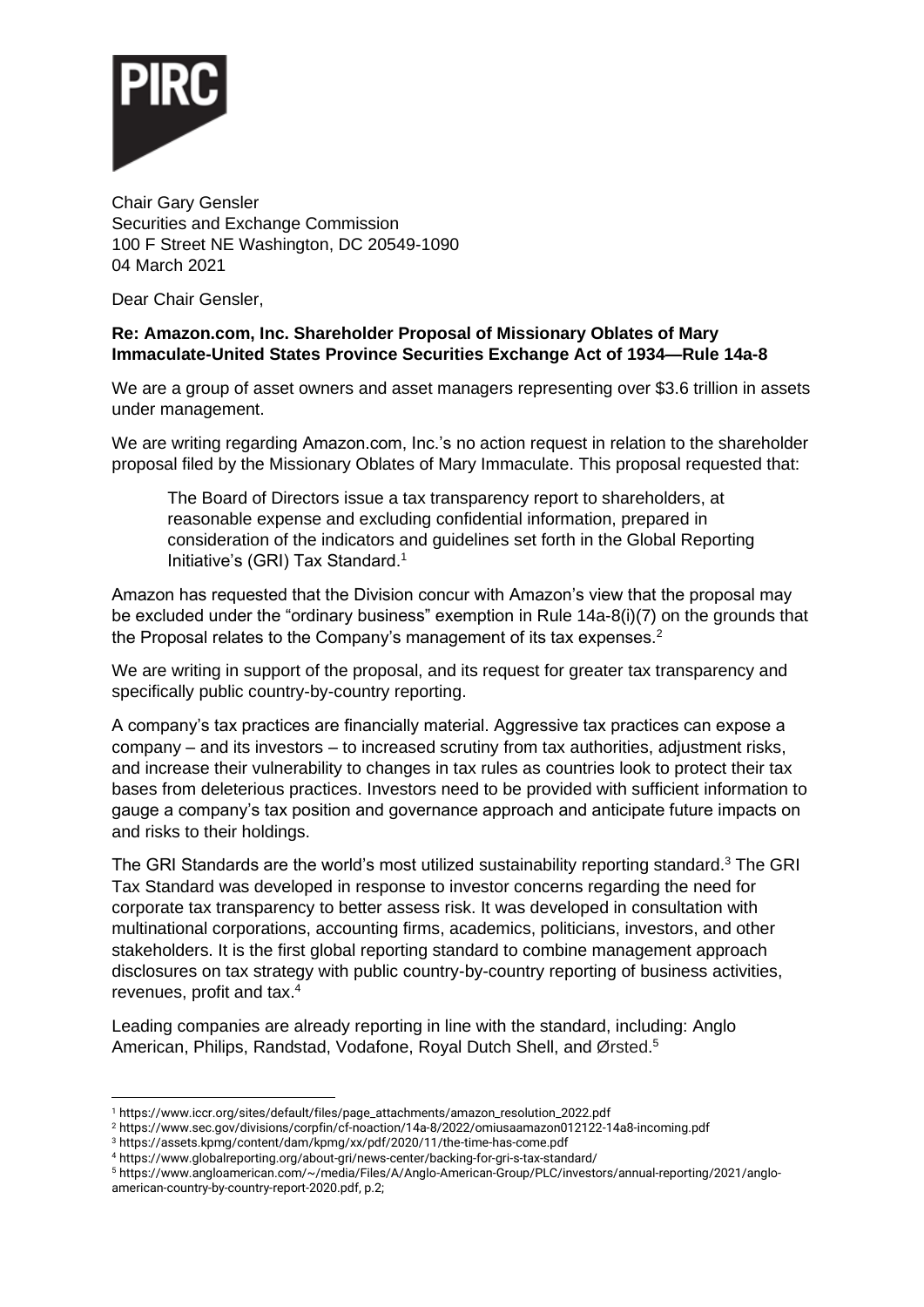

Globally, there is increasing regulatory and legislative momentum to require companies to publish country-by-country financial and tax information. In 2021, the European Union has adopted legislation to require a degree of public country-by-country reporting.<sup>6</sup> This legislation was supported by investors representing over \$5.6trn AUM.<sup>7</sup> The U.S. House of Representatives passed the Disclosure of Tax Havens and Offshoring Act, included as Title V of the Corporate Governance Improvement and Investor Protection Act.<sup>8</sup> This was supported by investors representing \$2.9trn AUM.<sup>9</sup> A key recommendation of the UN FACTI panel was to introduce requirements that "all private multinational entities publish accounting and financial information on a country-by-country basis".<sup>10</sup>

Under the existing G20/OECD Inclusive Framework, Amazon.com, Inc. is already required to provide country-by-country tax information to the IRS. As such, reporting in line with this shareholder proposal would incur a minimal additional compliance burden. This burden would be significantly outweighed by the benefits of these disclosures to investors.

A growing number of leading companies are already publishing their country-by-country information, for example:

- 20% of the largest listed Dutch companies published country-by-country in 2021, up from 13% in 2020.<sup>11</sup>
- 7% of 1380 of the largest listed global companies published public country-by-country reporting in 2020. 12

In assessing Amazon.com, Inc.'s request, we believe the SEC should recognize the growing trend towards increased tax transparency and investor demand for material tax information and reject Amazon's request.

Should you have any questions, please contact Katie Hepworth, katie.hepworth@pirc.co.uk.

Kind regards,

Pensions & Investment Research Consultants Ltd (PIRC) Missionary Oblates of Mary Immaculate Greater Manchester Pension Fund

[https://www.vodafone.com/sites/default/files/2021-10/vodafone-tax-report-19-20.pdf,](https://www.vodafone.com/sites/default/files/2021-10/vodafone-tax-report-19-20.pdf) p. 11;

https://www.results.philips.com/publications/ar20/downloads/pdf/en/PhilipsCountryActivityAndTaxReport2020.pdf, p. 6; [https://www.randstad.com/s3fs-media/rscom/public/2021-02/randstad-annual-report-2020.pdf,](https://www.randstad.com/s3fs-media/rscom/public/2021-02/randstad-annual-report-2020.pdf) p. 238;

[https://reports.shell.com/sustainability-report/2020/servicepages/downloads/files/gri-index-shell-sr20.pdf,](https://reports.shell.com/sustainability-report/2020/servicepages/downloads/files/gri-index-shell-sr20.pdf) p. 11;

[https://via.ritzau.dk/ir-files/13560592/4751/6293/Annual%20report%202021.pdf,](https://via.ritzau.dk/ir-files/13560592/4751/6293/Annual%20report%202021.pdf) p. 123.

<sup>6</sup> [https://www.europarl.europa.eu/news/en/press-room/20211108IPR16839/corporate-tax-transparency-meps-okay-new](https://www.europarl.europa.eu/news/en/press-room/20211108IPR16839/corporate-tax-transparency-meps-okay-new-country-by-country-reporting-rules)[country-by-country-reporting-rules](https://www.europarl.europa.eu/news/en/press-room/20211108IPR16839/corporate-tax-transparency-meps-okay-new-country-by-country-reporting-rules)

<sup>7</sup> [https://dwtyzx6upklss.cloudfront.net/Uploads/u/m/t/investorsignonletteronpubliccbcr\\_signatories\\_final\\_758353.pdf](https://dwtyzx6upklss.cloudfront.net/Uploads/u/m/t/investorsignonletteronpubliccbcr_signatories_final_758353.pdf) <sup>8</sup> [https://thefactcoalition.org/62-investors-with-2-9-trillion-in-assets-under-management-send-letter-to-fasb-in-support-of-tax](https://thefactcoalition.org/62-investors-with-2-9-trillion-in-assets-under-management-send-letter-to-fasb-in-support-of-tax-transparency/#_ftn3)[transparency/#\\_ftn3](https://thefactcoalition.org/62-investors-with-2-9-trillion-in-assets-under-management-send-letter-to-fasb-in-support-of-tax-transparency/#_ftn3)

<sup>9</sup> [https://thefactcoalition.org/64-investors-with-nearly-2-9-trillion-in-assets-under-management-show-support-for-the-disclosure](https://gbr01.safelinks.protection.outlook.com/?url=https%3A%2F%2Fthefactcoalition.org%2F64-investors-with-nearly-2-9-trillion-in-assets-under-management-show-support-for-the-disclosure-of-tax-havens-and-offshoring-act%2F&data=04%7C01%7Ckatie.hepworth%40pirc.co.uk%7Cf5036888ce884cb8e7d908d9f0e838c6%7C4be8979dcfa64c1c9aa28ba0807e1b6f%7C0%7C0%7C637805702437135314%7CUnknown%7CTWFpbGZsb3d8eyJWIjoiMC4wLjAwMDAiLCJQIjoiV2luMzIiLCJBTiI6Ik1haWwiLCJXVCI6Mn0%3D%7C3000&sdata=dqDoT83N7WVR8qpGRDDmaBrIPlpfftMcJ4xk6bTmtZc%3D&reserved=0)[of-tax-havens-and-offshoring-act/](https://gbr01.safelinks.protection.outlook.com/?url=https%3A%2F%2Fthefactcoalition.org%2F64-investors-with-nearly-2-9-trillion-in-assets-under-management-show-support-for-the-disclosure-of-tax-havens-and-offshoring-act%2F&data=04%7C01%7Ckatie.hepworth%40pirc.co.uk%7Cf5036888ce884cb8e7d908d9f0e838c6%7C4be8979dcfa64c1c9aa28ba0807e1b6f%7C0%7C0%7C637805702437135314%7CUnknown%7CTWFpbGZsb3d8eyJWIjoiMC4wLjAwMDAiLCJQIjoiV2luMzIiLCJBTiI6Ik1haWwiLCJXVCI6Mn0%3D%7C3000&sdata=dqDoT83N7WVR8qpGRDDmaBrIPlpfftMcJ4xk6bTmtZc%3D&reserved=0)

<sup>10</sup> <https://www.factipanel.org/news/facti-panel-report-has-been-published>

<sup>11</sup> [https://www.vbdo.nl/wp-content/uploads/2021/12/VBDO-Tax-Transparency-Benchmark-2021.pdf,](https://www.vbdo.nl/wp-content/uploads/2021/12/VBDO-Tax-Transparency-Benchmark-2021.pdf) p. 14.

<sup>12</sup> [https://content.ftserussell.com/sites/default/files/global\\_trends\\_in\\_corporate\\_tax\\_disclosure\\_final\\_2.pdf](https://content.ftserussell.com/sites/default/files/global_trends_in_corporate_tax_disclosure_final_2.pdf)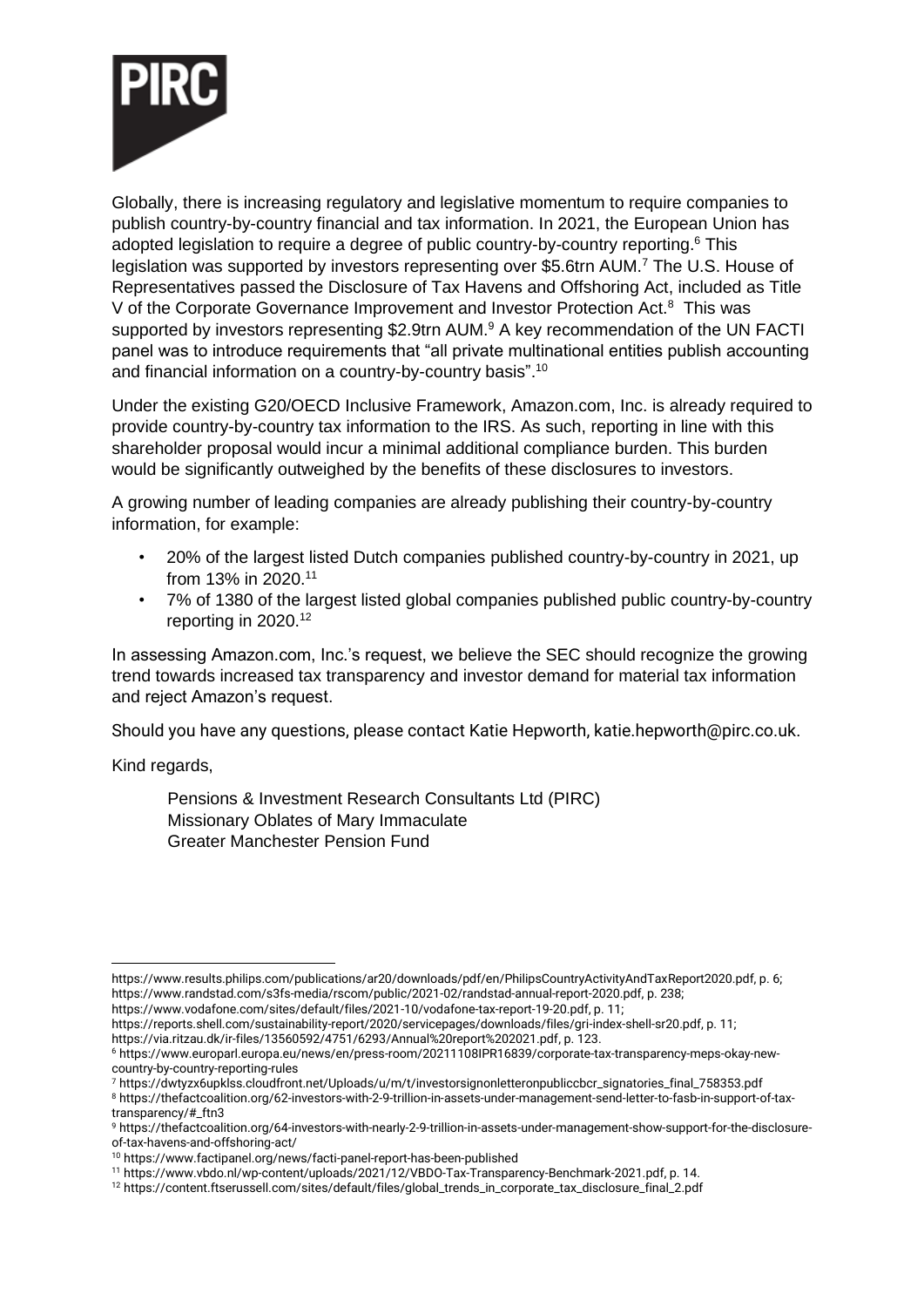

## ACTIAM

ABP

Adrian Dominican Sisters, Portfolio Advisory Board

AFL-CIO

AkademikerPension

American Federation of State, County and Municipal Employees (AFSCME)

American Federation of Teachers

Amiral Gestion

Arjuna Capital

Australian Ethical Investment

Azzad Asset Management

Bâtirente

Boston Common Asset Management

Canadian Labour Congress

Clean Yield Asset Management

Communications Workers of America

Congregation of Sisters of St. Agnes

Congregation of St. Joseph

CorpGov.net

Dana Investment Advisors

Daughters of Charity, Province of St. Louise

Decatur Capital Mgmt, Inc.

Domini Impact Investments

Dominican Sisters ~ Grand Rapids Ecofi

Ethical Partners Funds Management

Ethos Engagement Pool International Ethos Foundation

Etica Funds - Responsible Investments Everence and the Praxis Mutual Funds First Affirmative Financial Network

## Folksam

For the Long Term

Franciscan Sisters of Perpetual Adoration

Frenchsif (FIR)

Friends Fiduciary Corporation

Friends Provident Foundation

Harrington Investments, Inc.

Interfaith Center on Corporate Responsibility (ICCR)

International Association of Machinists and Aerospace Workers

International Brotherhood of Electrical **Workers** 

International Brotherhood of Teamsters

International Union of Bricklayers and Allied Craftworkers

John Chevedden

KLP

La Banque Postale Asset Management

Lady Lawyer Foundation

LAPFF

Le Regroupement pour la Responsabilité Sociale des Entreprises (RRSE)

LGPS Central Limited

London CIV

Maryknoll Fathers and Brothers

Maryknoll Sisters

Mercy Investment Services, Inc.

Miller/Howard Investments, Inc.

National Education Association

Natural Investments

NEI Investments

Nest Corporation

New York City Office of the Comptroller